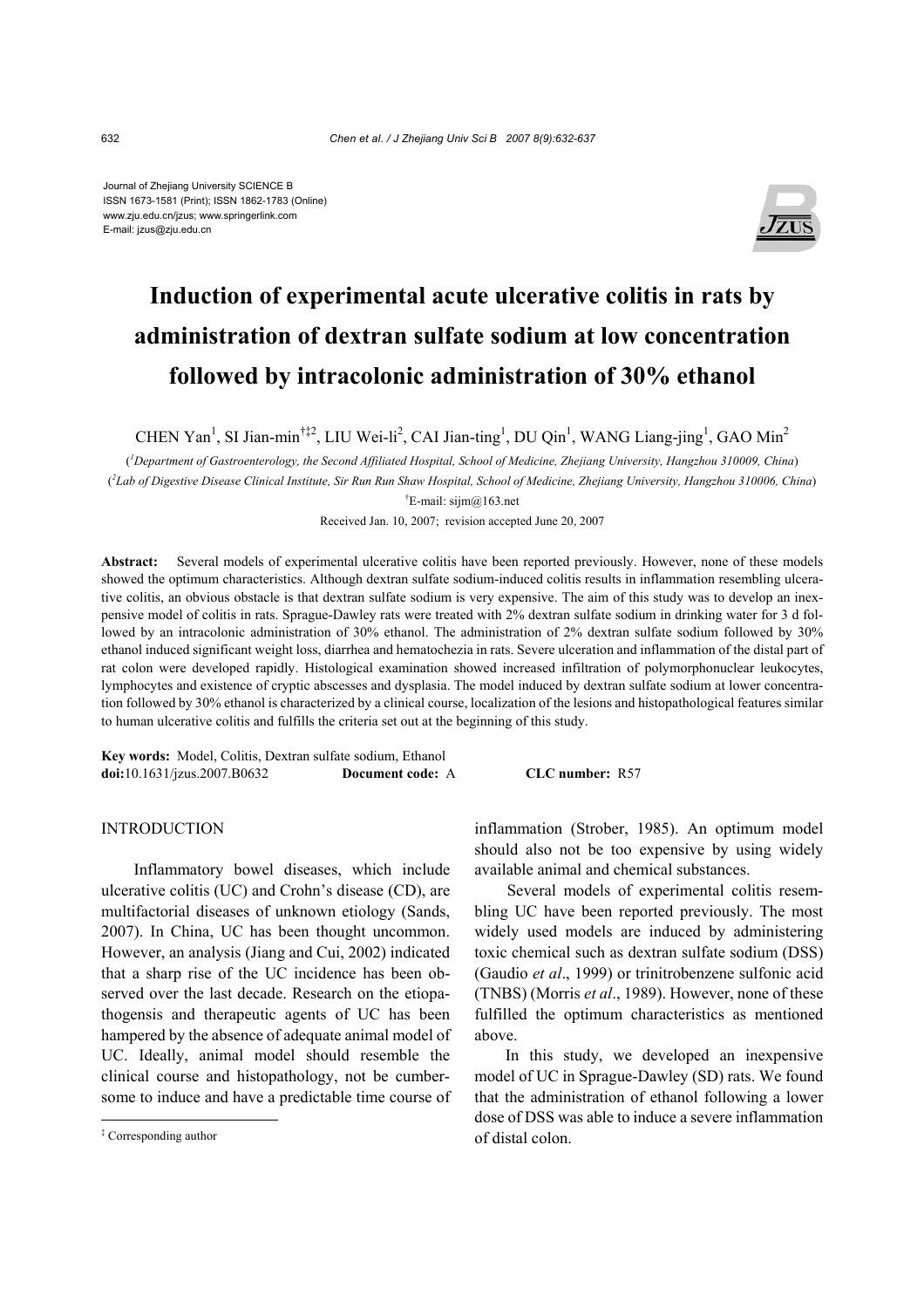# MATERIALS AND METHODS

## **Animals**

Virgin female SD rats (180~200 g), obtained from Zhejiang Animal Center (Hangzhou, China), were used in this study. They were maintained in a restricted access room with controlled temperature (23 °C) and light/dark (14 h/10 h) cycle. The animals were housed in rack-mounted, wire cages with a maximum of 6 animals per cage. Standard laboratory pelleted formula and tap water were provided ad libitum.

## **Induction of colitis**

Rats were randomized into four groups. In groups A and B rats received 2% DSS (MW 5000 Da, Sigma, USA) in the drinking water for 3 d. On day 4, rats in groups A and B received  $0.5$  ml  $30\%$  (v/v) ethanol or saline intracolonically respectively. As a control, rats in groups C and D only received intracolonic 30% (v/v) ethanol or saline respectively (Fig.1). Before enema, the rats were lightly anesthetized with ether. A rubber catheter (OD, 2 mm) was inserted rectally into the colon such that the tip was 8 cm proximal to the anus, approximately at the splenic flexure. Thirty percent ethanol  $(v/v)$  or saline was instilled into the lumen of the colon through a rubber catheter.



**Fig.1 Experimental protocols of the study**

### **Assessment of disease activity**

To quantify the clinical evolution of the disease we used the disease activity index (DAI) described by Cooper *et al*.(1993) with little modification (Table 1). The changes in growth rate, stool consistency and presence of gross bleeding or occult blood in feces were scored daily from 0~4 for each animal, as shown in Table 1. The presence of occult blood in feces was determined using a benzidine test. The total score was the sum of the 3 subscores.

**Table 1 Scoring of the disease activity index (DAI)**

| Score | Decrease in<br>growth $(\% )$ | Stool<br>consistency | Occult/gross rectal<br>bleeding |
|-------|-------------------------------|----------------------|---------------------------------|
| 0     |                               | Normal               | Normal                          |
| 1     | $1 - 5$                       | Normal               | $Occult blood +$                |
| 2     | $5 - 10$                      | Loose stools         | Occult blood $++$               |
| 3     | $10 - 15$                     | Loose stools         | Occult blood $++$               |
| 4     | >15                           | Diarrhea             | Gross bleeding                  |

#### **Assessment of colonic inflammation and damage**

At various time (day 1, day 3, day 7, day 14 and day 21) after intracolonic administration of 30% ethanol or control saline, 5 or more rats from each treatment group were randomly selected and killed after deep anesthesia by intraperitoneal administration of chloral hydrate (400 mg/kg). The distal colon was removed, opened by a longitudinal incision and was immediately examined under a stereomicroscope and visible damage was scored on a 0~5 scale (Table 2). We used a modification of criteria described by Morris *et al*.(1989).

**Table 2 Criteria for scoring of gross morphologic damage**

| Score          | Gross morphology                                                                                                                                                 |  |  |
|----------------|------------------------------------------------------------------------------------------------------------------------------------------------------------------|--|--|
| 0              | No damage                                                                                                                                                        |  |  |
| 1              | Localized hyperemia, but no ulcers or erosions                                                                                                                   |  |  |
| $\mathfrak{D}$ | Ulcers or erosions with no significant inflamma-<br>tion                                                                                                         |  |  |
| 3              | Ulcers or erosions with inflammation at one site                                                                                                                 |  |  |
| 4              | Two or more sites of ulceration and/or inflamma-<br>tion                                                                                                         |  |  |
| 5.             | Two or more major sites of inflammation and<br>ulceration or one major site of inflammation and<br>ulceration extending $>1$ cm along the length of<br>the colon |  |  |
|                |                                                                                                                                                                  |  |  |

"Inflammation" was defined as regions of hyperemia and bowel wall thickening. After scoring, samples (10 mm×20 mm) with grossly visible ulceration or inflammation were excised from each colon. When no grossly visible inflammation was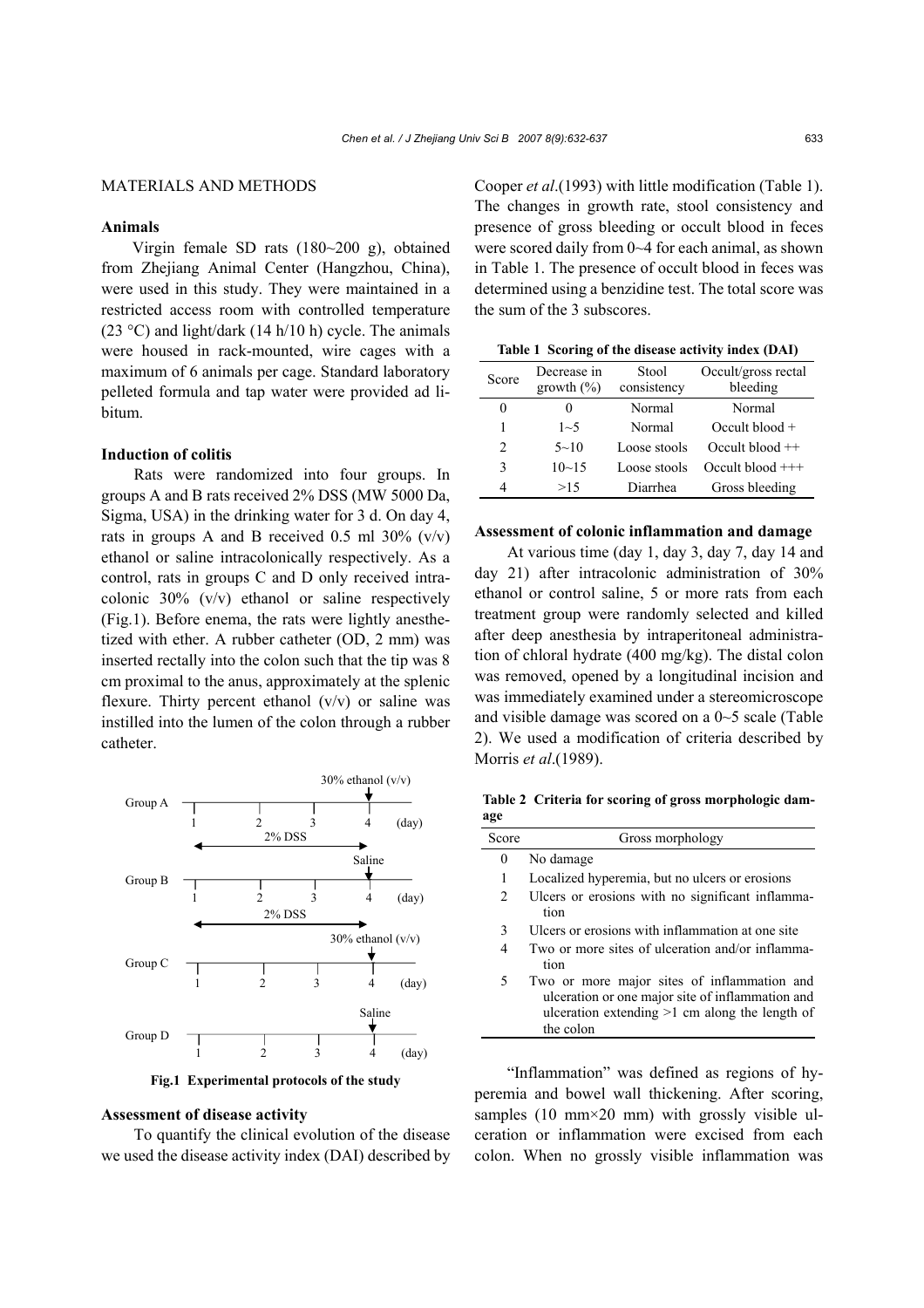present, the samples were taken from the regions 3 cm proximal to the anus. To minimize physical artifacts, the removed colon was put on a thick filter paper without stretching. The colon was exposed inside out by cutting longitudinally. When the tissue fluid in the filter paper was dried after 2 min, the colonic wall adhered to the filter paper, securing a stable fixation. The tissue samples were fixed in 10% formalin and embedded in paraffin.

## **Histological analysis**

Sections (10 µm) were processed for Hematoxylin and Eosin staining  $(H & E)$  and slides were observed using a blinded protocol. We used the parameters scored on a 0~3 described by Gaudio *et al*.(1999) with little modification: (1) Destruction of epithelium and glands: 0=morphologically normal, 1=focal destruction of the epithelial surface and/or focal crypt dropout, 2=zonal destruction of the epithelial surface and/or zonal crypt loss, 3=diffuse and/or mucosal ulceration involving submucosa and/or diffuse crypt loss; (2) Dilation of glandular crypts: 0=normal aspect, 1=focal dilation, 2=zonal dilation, 3=diffusely dilated crypts; (3) Depletion and loss of goblet cells: 0=normal aspect, 1=slightly depleted goblet cells, 2=zonal or moderately depleted goblet cells, 3=diffusely or complete depletion of goblet cells; (4) Inflammatory cells infiltration: 0=absence of infiltration, 1=infiltrate at the subepithelial and lamina propria level or crypt bases, 2=infiltration reaching muscularis mucosae, 3=severe and extensive infiltration reaching submucosa and/or involving muscularis propria; (5) Edema: 0=absent, 1=focal, 2=zonal and/or moderately diffuse, 3=extensive and severe; (6) Hemorrhagic mucosa: 0=absent, 1=focal, 2=zonal, 3=diffuse; (7) Crypt abscesses: 0=absent, 1=focal, 2=zonal, 3=diffuse; (8) Dysplasia: 0=absent, 1=focal, 2=zonal, 3=diffuse.

The colitis score of individual rats represents the sum of the subscores of the different histological parameters.

# **Statistical methods**

Unless otherwise stated, data are expressed as mean±*SEM*. Nonparametric data were analyzed with Mann-Whitney U test. With all statistical analyses, an associated probability (*P* value) of  $\leq$ 5% was considered significant.

# **RESULTS**

Twenty-four hours after the single intracolonic administration of 30% ethanol, all the animals that had received DSS developed gross bleeding and diarrhea, which is main symptom of UC. Gross blood adhered to the anus in most rats. Diarrhea or loose stools was observed in 100% of the rats taking DSS killed 1 or 3 d after ethanol.

Extensive macroscopic damage of the colon was observed. Ulcerated and hemorrhagic mucosae were found. The sites of inflammation and ulceration varied from the perirectal region to 8 cm proximal to the anus. There were often two or more separate sites of ulcers in the distal colon. No damage was detected proximal to the splenic flexure (Fig.2a).

Histological analysis showed that extensive diffuse coagulative necrosis and multiple hemorrhagic lesions of the entire colonic mucosa were present 24 h and 3 d (Fig.2b) after ethanol administration. The submucosa was diffusely edematous and contained multifocal areas of ulceration and inflammation. Extensive infiltration by polymorphonuclear leukocytes, eosinophils and lymphocytes was apparent. The mucosa adjacent to ulcer showed crypt abscesses or/and dysplasia or crypt distortion was found.

Three days after DSS/ethanol administration, all three of the employed indications of damage and inflammation of group A were significantly (*P*<0.05) elevated above the levels observed in animals that received one of the three control treatments (group B, C or D) (Table 3).

Only loose stools were observed in rats with DSS administration alone. Gross appearance showed localized hyperemia. However, no ulcers or erosions was observed in rats of group B. Histological finding showed dilation of glandular crypts or/and zonal or moderately depleted goblet cells, but no crypt abscess or dysplasia was found.

Diarrhea was not observed in rats only treated with 30% ethanol. Mucosal ulceration and hemorrhage were observed 24 h after ethanol administration. However, this damage was resolved obviously at 3 d after ethanol administration. Histological finding showed administration of 30% ethanol destroyed the intestinal epithelium and caused extensive mucosal damage 24 h after ethanol administration (Fig.2c).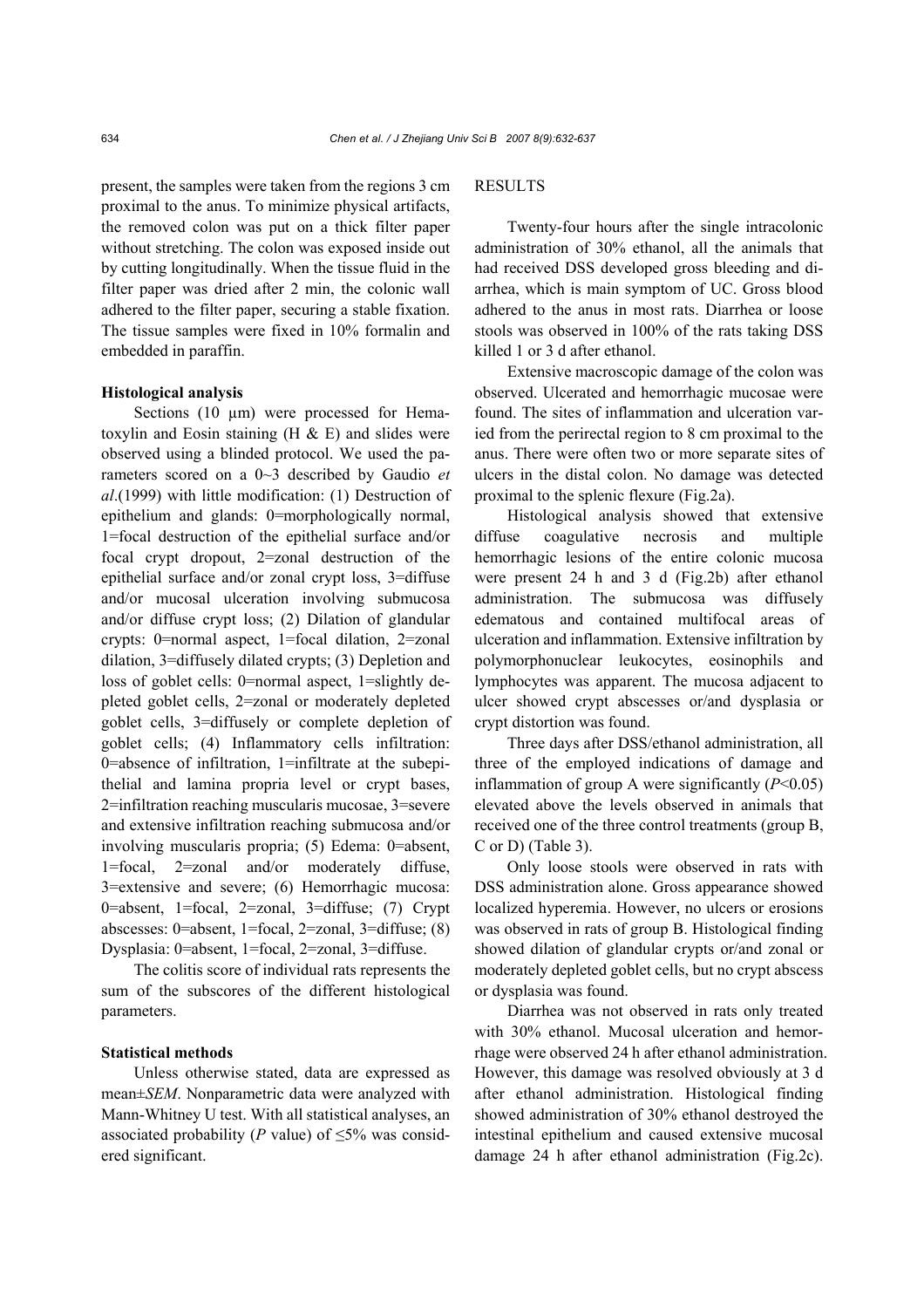

**Fig.2 (a) Ulcerated and hemorrhagic mucosa was found in 3 d after ethanol administration in group A while only localized hyperemia was identified in groups B and C and no damage in group D; (b) Ulceration and inflammation of the colonic mucosa of rats from group A 3 d after intracolonic administration of 30% ethanol; (c) Twenty-four hours after 30% ethanol. Ulceration can be found in group C; (d) Three days after 30% ethanol administration in group C. The damage was resolved obviously; (e) Colonic mucosa of rats in group A 7 d after intracolonic administration of 30% ethanol. Dysplasia and dilation of crypt (arrow) are visible; (f) Colonic mucosa of rats in group A 7 d after intracolonic administration of 30% ethanol. Note the crypt abscess (arrow), dysplasia and dilation of crypt** 

**Table 3 Time course study of disease activity index (DAI), gross morphology and histological score**

| Group | Time   | DAI                        | Gross                      | Histological                |
|-------|--------|----------------------------|----------------------------|-----------------------------|
|       |        |                            | morphology                 | score                       |
| А     | Day 1  | $9.6 \pm 0.5$              | $3.8 \pm 0.4^{\Delta}$     | $13.4 \pm 3.0^{\Delta}$     |
|       | Day 3  | $6.6 \pm 0.9$ *            | $4.2 \pm 0.4$ <sup>*</sup> | $15.6 \pm 3.8$ <sup>*</sup> |
|       | Day 7  | $2.8 \pm 1.1$ <sup>*</sup> | $3.6 \pm 0.5$              | $13.1 \pm 2.1$ <sup>*</sup> |
|       | Day 14 | $0\pm 0$                   | $1.8 \pm 0.4^*$            | $6.4 \pm 1.1$ <sup>*</sup>  |
| B     | Day 1  | $3.6 \pm 0.9$ <sup>#</sup> | $0.8 \pm 0.5$              | $3.2 \pm 0.4^*$             |
|       | Day 3  | $0 \pm 0^{\#}$             | $0 \pm 0^*$                | $2.6 \pm 0.8$ <sup>*</sup>  |
|       | Day 7  | $0 \pm 0^{\#}$             | $0 \pm 0^{\#}$             | $1.4 \pm 0.5$ <sup>*</sup>  |
| C     | Day 1  | $1.6 \pm 0.7$ <sup>#</sup> | $2.4 \pm 0.5$              | $11.4 \pm 1.8^{\Delta}$     |
|       | Day 3  | $0\pm 0^{\#}$              | $1.4 \pm 0.5$              | $5.6 \pm 1.8$ <sup>*</sup>  |

\* *P*<0.05 compared with other groups at the same time point;  $\Delta P$ <0.05 compared with group B at the same time point;  $P$  <0.05 compared with group A at the same time point

This change was resolved obviously at 3 d after ethanol administration (Fig.2d). No crypt abscess or dysplasia was found in group C.

In group A, ulcers or erosions still existed 7 d after the ethanol administration. The lesions consisting of extensive defects in the mucosa were replaced by areas of fibroplasis and angiogenesis and the luminal surface was coated with a layer of fibrin and neutrophils. The submucosa contained prominent infiltration of eosinophils and neutrophils. The

mucosa adjacent to ulcer showed extensive crypt distortion, crypt abscesses and dysplasia (Figs.2e and 2f).

Seven days after the ethanol administration, in groups B and C the damage was completed resolved macroscopically and only focal dilation of glandular crypts could be found in group B. Two weeks after the ethanol administration, focal defects of the mucosal surface were observed in rats of group A. Polymorphonuclear leukocytes were primarily located within the superficial regions of the defects. Not any change was identified in rats of group B or C. Three weeks after challenge, no macroscopic or histological damage was noted in any of the groups. No macroscopic or histological damage was found at any time in the rats in group D.

## DISCUSSION AND CONCLUSION

The aim of the study was to establish an inexpensive model of experimental colitis resembling UC in SD rats. Although several models of experimental colitis have been reported previously, none of these showed the optimum characteristics. In recent years, some kinds of knockout (KO) mice have been re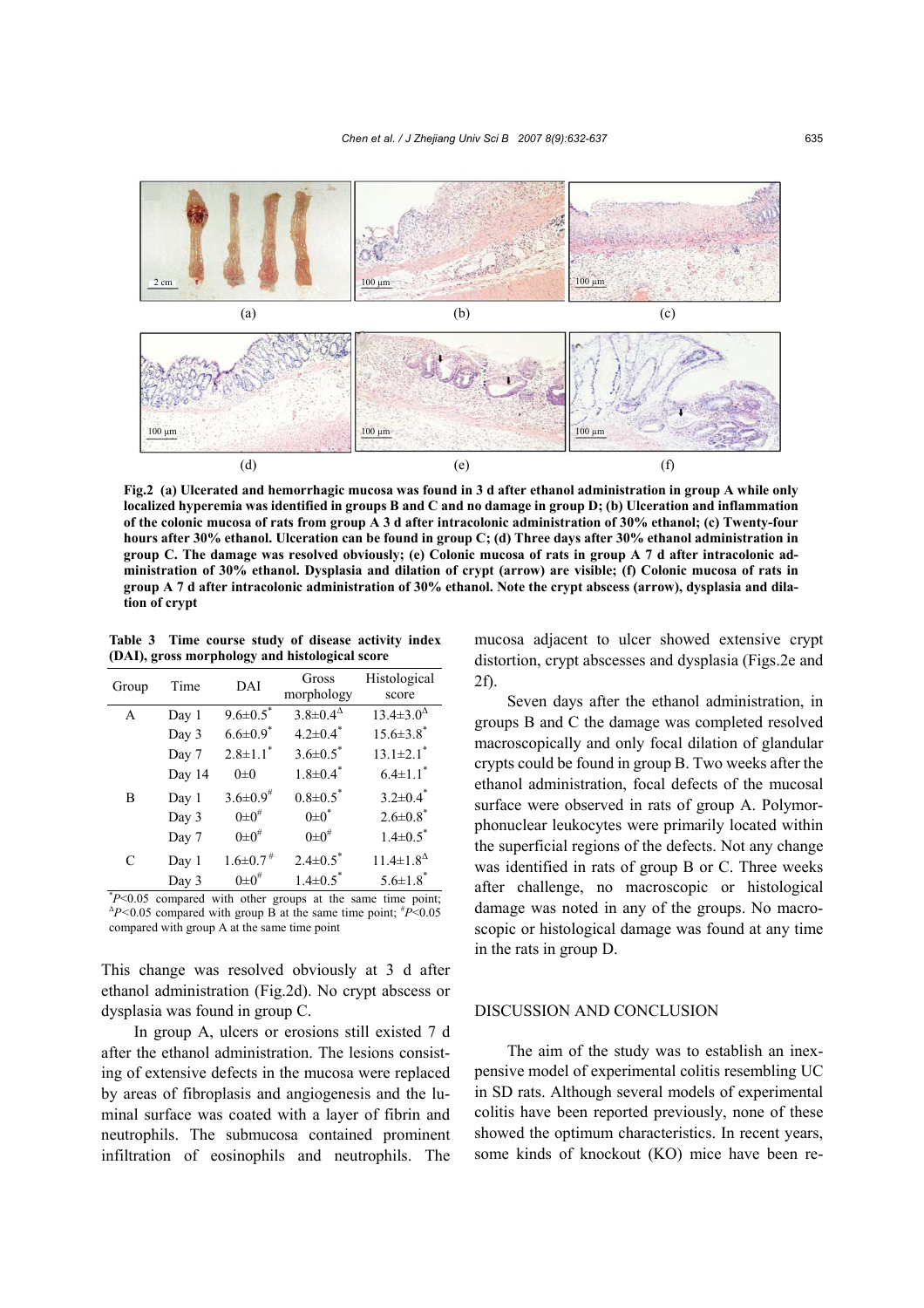ported (Hibi *et al*., 2002). Unfortunately, these strains of mice are not widely available, thus limiting their usefulness. The most widely used models are induced by administering toxic chemical such as TNBS or DSS.

The inflammation of TNBS-induced colitis is transmural and includes the formation of granulomas and Langhan's type giant cells (Morris *et al*., 1989). The mucosa frequently has a "cobble-stone"-like appearance. This evidence suggests that this model is histopathologically relevant to the features of CD, not UC. The DSS-induced colitis results in inflammation mainly in the distal colonic mucosa and the histopathology of this model showed some characteristics resembling UC. But this colitis can only be induced by administration of DSS at a high concentration for several days (Faure *et al*., 2003; Gaudio *et al*., 1999). Thus the amount of DSS used for rats will be very large, which limited its wide use in many regions because DSS is very expensive.

In this study we showed that intracolonic administration of the "barrier breaker" (30% ethanol) after 2% DSS treatment resulted in a rapid development of severe ulceration and inflammation of the distal part of rat colon. The DSS/ethanol treatment induced significant weight loss, diarrhea and hematochezia. These features are similar to what happen in human UC where the major symptoms include diarrhea, rectal bleeding and weight loss. Macroscopic finding showed the damage was characterized by marked ulceration and hemorrhage and that the diseased site was limited to the distal colon. Histological finding showed increased infiltration of polymorphonuclear leukocytes, lymphocyte and existence of cryptic abscesses, which is a hallmark of human UC. Such result was not induced by administration of ethanol or DSS alone. Moreover, dysplasia was commonly found in DSS/ethanol group. The most important clinical issue in the management of patients with IBD is an increased risk for development of dysplasia and neoplasia. Taken together, these features indicate that DSS/ethanol induced colitis and human UC shares many similar clinical and morphological aspects.

DSS can induce reproducible acute colitis in rodents when given at a concentration of 4% for more than 6 d (Faure *et al*., 2003; Gaudio *et al*., 1999; Okayasu *et al*., 1990). The exact mechanism by which DSS causes inflammation is not fully elucidated. It appears that the potential roles of DSS in induction of colitis may be: (a) direct cytotoxicity; (b) interference with the normal interaction between intestinal lymphocytes and epithelial cells (Ni *et al*., 1996); (c) DSS causes a change in the intestinal microflora, and particularly an increase in the number of Gram-negative anaerobes (Okayasu *et al*., 1990). Administration of DSS also activates the immune response (Ni *et al*., 1996; Vicario *et al*., 2005) and stimulates chemokine production by epithelial cells (Ohtsuka and Sanderson, 2003). DSS at a lower concentration upregulates cytokines, although it does not cause bloody diarrhea and ulceration in colon (Egger *et al*., 2000; Vicario *et al*., 2005). We also found aggregated lymphocytes in the colonic mucosa after the administration of DSS for 3 d. This fact indicates the administration of lower concentration of DSS may also activate the immune response.

Acting as a barrier breaker, ethanol is a very commonly used vehicle for models by increasing mucosal permeability. In our study we found that 30% ethanol cannot cause any change of stool in SD rats. However, it does destroy the intestinal epithelium, which is considered to be a part of the innate immune system. The intestinal epithelium forms a tight, highly selective barrier between the body and the intraluminal microenvironment. It plays an active role in the maintenance of mucosal homeostasis (Yu *et al*., 2004). Failure of this barrier may result in intestinal inflammation, most likely through exposure to fecal antigens (Bamias *et al*., 2005).

The administration of 2% DSS for 3 d could only cause loose stool in rats and no obvious macroscopic damage was observed at any time. Thirty percent ethanol treatment induces acute injury that could be observed at 24 h and 3 d, but with no obvious change at 1 week. For rats treated with DSS/ethanol, the mucosal injury was still present at 1 week and 2 weeks. Our data confirmed that the combination of DSS and ethanol produced a more severely acute injury in the distal colon than that induced by DSS or ethanol alone. Therefore, it seems the activated immune response after administration of DSS and the disruption of the superficial epithelium by 30% ethanol are essential to enable the consequent induction of a more severe inflammatory reaction. The possible mechanism is that ethanol causes dysfunc